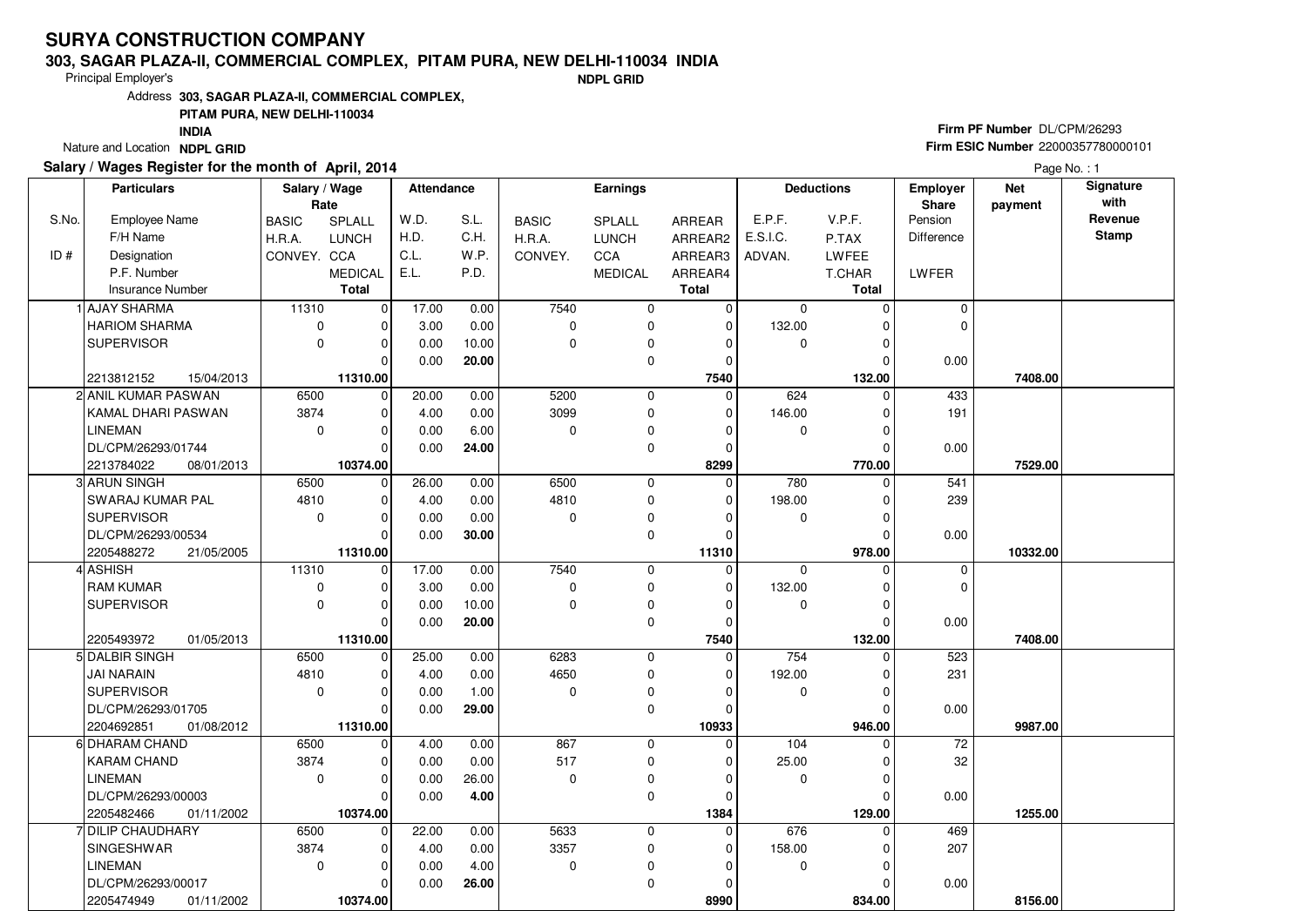#### **303, SAGAR PLAZA-II, COMMERCIAL COMPLEX, PITAM PURA, NEW DELHI-110034 INDIA**

Principal Employer's

**NDPL GRID**

Address**303, SAGAR PLAZA-II, COMMERCIAL COMPLEX,**

#### **PITAM PURA, NEW DELHI-110034**

**INDIA**

Nature and Location **NDPL GRID** 

### **Salary / Wages Register for the month of April, 2014**

# **Firm PF Number** DL/CPM/26293 **Firm ESIC Number** <sup>22000357780000101</sup>

|       | <b>Particulars</b>       | Salary / Wage |                | <b>Attendance</b> |       |              | Earnings       |              |                  | <b>Deductions</b> | <b>Employer</b> | <b>Net</b> | Signature    |
|-------|--------------------------|---------------|----------------|-------------------|-------|--------------|----------------|--------------|------------------|-------------------|-----------------|------------|--------------|
|       |                          | Rate          |                |                   |       |              |                |              |                  |                   | Share           | payment    | with         |
| S.No. | Employee Name            | <b>BASIC</b>  | SPLALL         | W.D.              | S.L.  | <b>BASIC</b> | SPLALL         | ARREAR       | E.P.F.           | V.P.F.            | Pension         |            | Revenue      |
|       | F/H Name                 | H.R.A.        | <b>LUNCH</b>   | H.D.              | C.H.  | H.R.A.       | <b>LUNCH</b>   | ARREAR2      | E.S.I.C.         | P.TAX             | Difference      |            | <b>Stamp</b> |
| ID#   | Designation              | CONVEY. CCA   |                | C.L.              | W.P.  | CONVEY.      | CCA            | ARREAR3      | ADVAN.           | <b>LWFEE</b>      |                 |            |              |
|       | P.F. Number              |               | <b>MEDICAL</b> | E.L.              | P.D.  |              | <b>MEDICAL</b> | ARREAR4      |                  | T.CHAR            | LWFER           |            |              |
|       | <b>Insurance Number</b>  |               | Total          |                   |       |              |                | <b>Total</b> |                  | Total             |                 |            |              |
|       | 8 DILIP KUMAR            | 6500          | $\mathbf 0$    | 21.00             | 0.00  | 5417         | $\mathbf 0$    | $\mathbf 0$  | 650              | $\Omega$          | 451             |            |              |
|       | <b>B R BARALIE</b>       | 3874          | 0              | 4.00              | 0.00  | 3228         | $\mathbf 0$    | $\mathbf 0$  | 152.00           | $\Omega$          | 199             |            |              |
|       | <b>DRIVER</b>            | $\mathbf 0$   | 0              | 0.00              | 5.00  | 0            | $\mathbf 0$    | $\Omega$     | 0                | $\Omega$          |                 |            |              |
|       | DL/CPM/26293/01648       |               | $\Omega$       | 0.00              | 25.00 |              | $\mathbf 0$    | $\Omega$     |                  | $\Omega$          | 0.00            |            |              |
|       | 2213669466<br>01/12/2012 |               | 10374.00       |                   |       |              |                | 8645         |                  | 802.00            |                 | 7843.00    |              |
|       | 9 G. NARAYAN             | 6500          | $\mathbf 0$    | 23.00             | 0.00  | 5850         | $\mathbf 0$    | $\Omega$     | 702              | $\Omega$          | 487             |            |              |
|       | <b>GOVINDA SWAMI</b>     | 3874          | 0              | 4.00              | 0.00  | 3487         | $\mathbf 0$    | $\Omega$     | 164.00           | $\Omega$          | 215             |            |              |
|       | LINEMAN                  | $\mathbf 0$   | 0              | 0.00              | 3.00  | 0            | $\pmb{0}$      | $\Omega$     | 0                | $\Omega$          |                 |            |              |
|       | DL/CPM/26293/01683       |               | O              | 0.00              | 27.00 |              | $\mathbf 0$    | $\Omega$     |                  | $\Omega$          | 0.00            |            |              |
|       | 2205489854<br>01/05/2012 |               | 10374.00       |                   |       |              |                | 9337         |                  | 866.00            |                 | 8471.00    |              |
|       | 10 GULAB                 | 8554          | $\mathbf 0$    | 20.00             | 0.00  | 6843         | $\mathbf 0$    | $\Omega$     | $\Omega$         | $\Omega$          | $\mathbf 0$     |            |              |
|       | <b>KESAR ALI</b>         | $\mathbf 0$   | 0              | 4.00              | 0.00  | 0            | $\mathbf 0$    | $\mathbf 0$  | 120.00           | $\Omega$          | 0               |            |              |
|       | <b>ALM</b>               | $\Omega$      | $\overline{0}$ | 0.00              | 6.00  | 0            | $\mathbf 0$    | $\Omega$     | $\mathbf 0$      | $\Omega$          |                 |            |              |
|       |                          |               | O              | 0.00              | 24.00 |              | $\pmb{0}$      | $\mathbf 0$  |                  | $\Omega$          | 0.00            |            |              |
|       | 2213906252<br>06/03/2014 |               | 8554.00        |                   |       |              |                | 6843         |                  | 120.00            |                 | 6723.00    |              |
|       | 11 HEMANT KUMAR          | 11310         | $\mathbf 0$    | 20.00             | 0.00  | 9048         | $\mathbf 0$    | $\Omega$     | $\mathbf 0$      | $\Omega$          | 0               |            |              |
|       | <b>KRISHAN KUMAR</b>     | 0             | 0              | 4.00              | 0.00  | 0            | $\mathbf 0$    | $\Omega$     | 159.00           | $\Omega$          | 0               |            |              |
|       | <b>SUPERVISOR</b>        | $\mathbf 0$   | 0              | 0.00              | 6.00  | 0            | $\mathbf 0$    | $\Omega$     | $\mathbf 0$      | 0                 |                 |            |              |
|       |                          |               | $\Omega$       | 0.00              | 24.00 |              | $\mathbf 0$    | $\Omega$     |                  |                   | 0.00            |            |              |
|       | 2213842501<br>01/08/2013 |               | 11310.00       |                   |       |              |                | 9048         |                  | 159.00            |                 | 8889.00    |              |
|       | 12 JAI BHAGWAN           | 6500          | $\Omega$       | 24.00             | 0.00  | 6067         | $\mathbf 0$    | $\mathbf 0$  | 728              |                   | 505             |            |              |
|       | <b>CHANDER SINGH</b>     | 3874          | $\Omega$       | 4.00              | 0.00  | 3616         | $\pmb{0}$      | $\Omega$     | 170.00           | $\Omega$          | 223             |            |              |
|       | <b>LINEMAN</b>           | $\mathbf 0$   | 0              | 0.00              | 2.00  | 0            | $\pmb{0}$      | 0            | $\mathbf 0$      | $\Omega$          |                 |            |              |
|       | DL/CPM/26293/01024       |               | 0              | 0.00              | 28.00 |              | $\mathbf 0$    | 0            |                  |                   | 0.00            |            |              |
|       | 2212619727<br>03/02/2009 |               | 10374.00       |                   |       |              |                | 9683         |                  | 898.00            |                 | 8785.00    |              |
|       | 13 K RAMU                | 6500          | 0              | 23.00             | 0.00  | 5850         | $\mathbf 0$    | $\Omega$     | $\overline{702}$ | $\Omega$          | 487             |            |              |
|       | <b>KARIAN</b>            | 3874          | $\Omega$       | 4.00              | 0.00  | 3487         | $\mathbf 0$    | $\Omega$     | 164.00           | $\Omega$          | 215             |            |              |
|       | <b>LINEMAN</b>           | $\mathbf 0$   | $\mathbf 0$    | 0.00              | 3.00  | 0            | $\pmb{0}$      | $\Omega$     | $\mathbf 0$      |                   |                 |            |              |
|       | DL/CPM/26293/01728       |               | $\Omega$       | 0.00              | 27.00 |              | $\mathbf 0$    | $\Omega$     |                  | $\Omega$          | 0.00            |            |              |
|       | 2211965132<br>01/12/2012 |               | 10374.00       |                   |       |              |                | 9337         |                  | 866.00            |                 | 8471.00    |              |
|       | 14 KAILASH CHAND         | 6500          | 0              | 22.00             | 0.00  | 5633         | $\mathbf 0$    | $\Omega$     | 676              | $\Omega$          | 469             |            |              |
|       | <b>BHAGAT RAM</b>        | 3874          | 0              | 4.00              | 0.00  | 3357         | $\pmb{0}$      | 0            | 158.00           |                   | 207             |            |              |
|       | <b>LINEMAN</b>           | $\mathbf 0$   | 0              | 0.00              | 4.00  | 0            | $\pmb{0}$      | $\Omega$     | $\mathbf 0$      | $\Omega$          |                 |            |              |
|       | DL/CPM/26293/00858       |               | 0              | 0.00              | 26.00 |              | $\mathbf 0$    | $\Omega$     |                  |                   | 0.00            |            |              |
|       | 2211685716<br>20/07/2007 |               | 10374.00       |                   |       |              |                | 8990         |                  | 834.00            |                 | 8156.00    |              |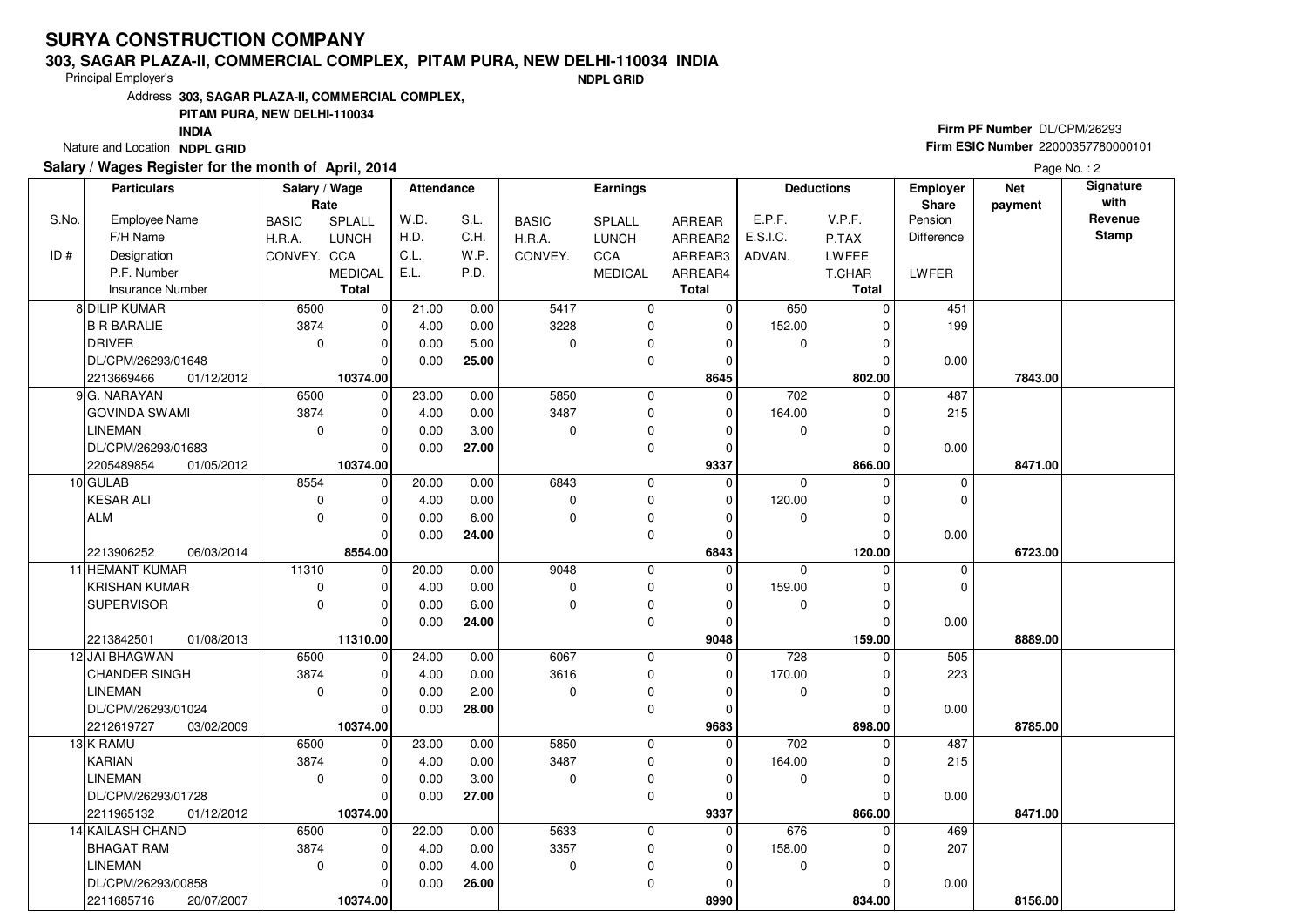#### **303, SAGAR PLAZA-II, COMMERCIAL COMPLEX, PITAM PURA, NEW DELHI-110034 INDIA**

Principal Employer's

**NDPL GRID**

Address**303, SAGAR PLAZA-II, COMMERCIAL COMPLEX,**

#### **PITAM PURA, NEW DELHI-110034**

**INDIA**

Nature and Location **NDPL GRID** 

### **Salary / Wages Register for the month of April, 2014**

# **Firm PF Number** DL/CPM/26293 **Firm ESIC Number** <sup>22000357780000101</sup>

|       | <b>Particulars</b>       | Salary / Wage |                | <b>Attendance</b> |       | <b>Earnings</b> |                |               | <b>Deductions</b> |              | <b>Employer</b> | <b>Net</b> | Signature    |
|-------|--------------------------|---------------|----------------|-------------------|-------|-----------------|----------------|---------------|-------------------|--------------|-----------------|------------|--------------|
|       |                          | Rate          |                |                   |       |                 |                |               |                   |              | <b>Share</b>    | payment    | with         |
| S.No. | Employee Name            | <b>BASIC</b>  | <b>SPLALL</b>  | W.D.              | S.L.  | <b>BASIC</b>    | SPLALL         | <b>ARREAR</b> | E.P.F.            | V.P.F.       | Pension         |            | Revenue      |
|       | F/H Name                 | H.R.A.        | <b>LUNCH</b>   | H.D.              | C.H.  | H.R.A.          | <b>LUNCH</b>   | ARREAR2       | E.S.I.C.          | P.TAX        | Difference      |            | <b>Stamp</b> |
| ID#   | Designation              | CONVEY. CCA   |                | C.L.              | W.P.  | CONVEY.         | CCA            | ARREAR3       | ADVAN.            | <b>LWFEE</b> |                 |            |              |
|       | P.F. Number              |               | <b>MEDICAL</b> | E.L.              | P.D.  |                 | <b>MEDICAL</b> | ARREAR4       |                   | T.CHAR       | LWFER           |            |              |
|       | <b>Insurance Number</b>  |               | Total          |                   |       |                 |                | <b>Total</b>  |                   | Total        |                 |            |              |
|       | 15 KAUSHAL KUMAR CHAUBEY | 11310         | $\mathbf 0$    | 24.00             | 0.00  | 10556           | 0              | 0             | 0                 | $\Omega$     | 0               |            |              |
|       | <b>GULAB CHAUBEY</b>     | $\mathbf 0$   | 0              | 4.00              | 0.00  | 0               | $\mathbf 0$    | $\mathbf 0$   | 185.00            | 0            | 0               |            |              |
|       | <b>SUPERVISOR</b>        | $\Omega$      | $\mathbf 0$    | 0.00              | 2.00  | 0               | 0              | 0             | 0                 | 0            |                 |            |              |
|       |                          |               | $\Omega$       | 0.00              | 28.00 |                 | $\mathbf 0$    | $\mathbf 0$   |                   | $\Omega$     | 0.00            |            |              |
|       | 2213871741<br>08/10/2013 |               | 11310.00       |                   |       |                 |                | 10556         |                   | 185.00       |                 | 10371.00   |              |
|       | 16 MAHESH KUMAR          | 11310         | $\mathbf 0$    | 23.00             | 0.00  | 10179           | $\mathbf 0$    | $\mathbf 0$   | $\mathbf 0$       | $\Omega$     | 0               |            |              |
|       | <b>VIJAY KUMAR</b>       | $\mathbf 0$   | $\mathbf 0$    | 4.00              | 0.00  | 0               | $\mathbf 0$    | $\mathbf 0$   | 179.00            | 0            | $\overline{0}$  |            |              |
|       | <b>SUPERVISOR</b>        | $\mathbf 0$   | 0              | 0.00              | 3.00  | 0               | $\pmb{0}$      | 0             | 0                 | O            |                 |            |              |
|       |                          |               | $\Omega$       | 0.00              | 27.00 |                 | $\mathbf 0$    | $\mathbf 0$   |                   | $\Omega$     | 0.00            |            |              |
|       | 2213861598<br>20/09/2013 |               | 11310.00       |                   |       |                 |                | 10179         |                   | 179.00       |                 | 10000.00   |              |
|       | 17 MAKKHAN               | 10374         | $\mathbf 0$    | 20.00             | 0.00  | 8299            | 0              | $\mathbf 0$   | $\mathbf 0$       | 0            | 0               |            |              |
|       | <b>SUKHAI</b>            | $\mathbf 0$   | $\mathbf 0$    | 4.00              | 0.00  | 0               | $\mathbf 0$    | $\mathbf 0$   | 146.00            | 0            | $\overline{0}$  |            |              |
|       | <b>MESSION</b>           | $\mathbf 0$   | $\mathbf 0$    | 0.00              | 6.00  | 0               | $\pmb{0}$      | 0             | 0                 | $\Omega$     |                 |            |              |
|       |                          |               | 0              | 0.00              | 24.00 |                 | $\mathbf 0$    | 0             |                   | $\Omega$     | 0.00            |            |              |
|       | 2213891467<br>06/01/2014 |               | 10374.00       |                   |       |                 |                | 8299          |                   | 146.00       |                 | 8153.00    |              |
|       | 18 MD TANVEER ALAM       | 5731          | $\mathbf 0$    | 20.00             | 0.00  | 4585            | $\mathbf 0$    | $\mathbf 0$   | 550               | $\Omega$     | 382             |            |              |
|       | <b>MD JAINUDDIN</b>      | 2823          | $\mathbf 0$    | 4.00              | 0.00  | 2258            | 0              | $\mathbf 0$   | 120.00            | O            | 168             |            |              |
|       | <b>ALM</b>               | $\mathbf 0$   | 0              | 0.00              | 6.00  | 0               | $\pmb{0}$      | $\mathbf 0$   | 0                 | $\Omega$     |                 |            |              |
|       | DL/CPM/26293/01737       |               | $\mathbf 0$    | 0.00              | 24.00 |                 | $\mathbf 0$    | $\Omega$      |                   | O            | 0.00            |            |              |
|       | 2213777329<br>10/12/2012 |               | 8554.00        |                   |       |                 |                | 6843          |                   | 670.00       |                 | 6173.00    |              |
|       | 19 MOHD ASIF SAIFI       | 11310         | $\mathbf 0$    | 22.00             | 0.00  | 9802            | $\mathbf 0$    | $\mathbf 0$   | $\Omega$          |              | 0               |            |              |
|       | SIRAZUDDIN               | 0             | $\Omega$       | 4.00              | 0.00  | 0               | 0              | 0             | 172.00            | ŋ            | $\Omega$        |            |              |
|       | <b>SUPERVISOR</b>        | $\mathbf 0$   | 0              | 0.00              | 4.00  | $\mathbf 0$     | $\mathbf 0$    | $\mathbf 0$   | $\mathbf{0}$      | $\Omega$     |                 |            |              |
|       |                          |               | $\mathbf 0$    | 0.00              | 26.00 |                 | 0              | $\mathbf 0$   |                   | O            | 0.00            |            |              |
|       | 2213811849<br>10/04/2013 |               | 11310.00       |                   |       |                 |                | 9802          |                   | 172.00       |                 | 9630.00    |              |
|       | 20 MOHD ISHA             | 6500          | $\mathbf 0$    | 21.00             | 0.00  | 5417            | $\mathbf 0$    | $\mathbf 0$   | 650               | $\Omega$     | 451             |            |              |
|       | SEIKH MUSLIM             | 3874          | $\mathbf 0$    | 4.00              | 0.00  | 3228            | 0              | $\mathbf 0$   | 152.00            | 0            | 199             |            |              |
|       | <b>LINEMAN</b>           | $\mathbf 0$   | 0              | 0.00              | 5.00  | 0               | $\pmb{0}$      | $\mathbf 0$   | $\mathbf{0}$      | $\Omega$     |                 |            |              |
|       | DL/CPM/26293/00031       |               | $\Omega$       | 0.00              | 25.00 |                 | 0              | $\Omega$      |                   | 0            | 0.00            |            |              |
|       | 2205474697<br>01/03/2003 |               | 10374.00       |                   |       |                 |                | 8645          |                   | 802.00       |                 | 7843.00    |              |
|       | 21 MOHD ISRAIL           | 6500          | $\mathbf 0$    | 21.00             | 0.00  | 5417            | $\mathbf 0$    | $\mathbf 0$   | 650               |              | 451             |            |              |
|       | <b>SEIKH MUSLIM</b>      | 3874          | 0              | 4.00              | 0.00  | 3228            | $\pmb{0}$      | 0             | 152.00            | 0            | 199             |            |              |
|       | <b>LINEMAN</b>           | $\mathbf 0$   | 0              | 0.00              | 5.00  | 0               | $\pmb{0}$      | $\mathbf 0$   | $\mathbf 0$       | 0            |                 |            |              |
|       | DL/CPM/26293/00030       |               | 0              | 0.00              | 25.00 |                 | $\mathbf 0$    | 0             |                   |              | 0.00            |            |              |
|       | 2205474696<br>01/03/2003 |               | 10374.00       |                   |       |                 |                | 8645          |                   | 802.00       |                 | 7843.00    |              |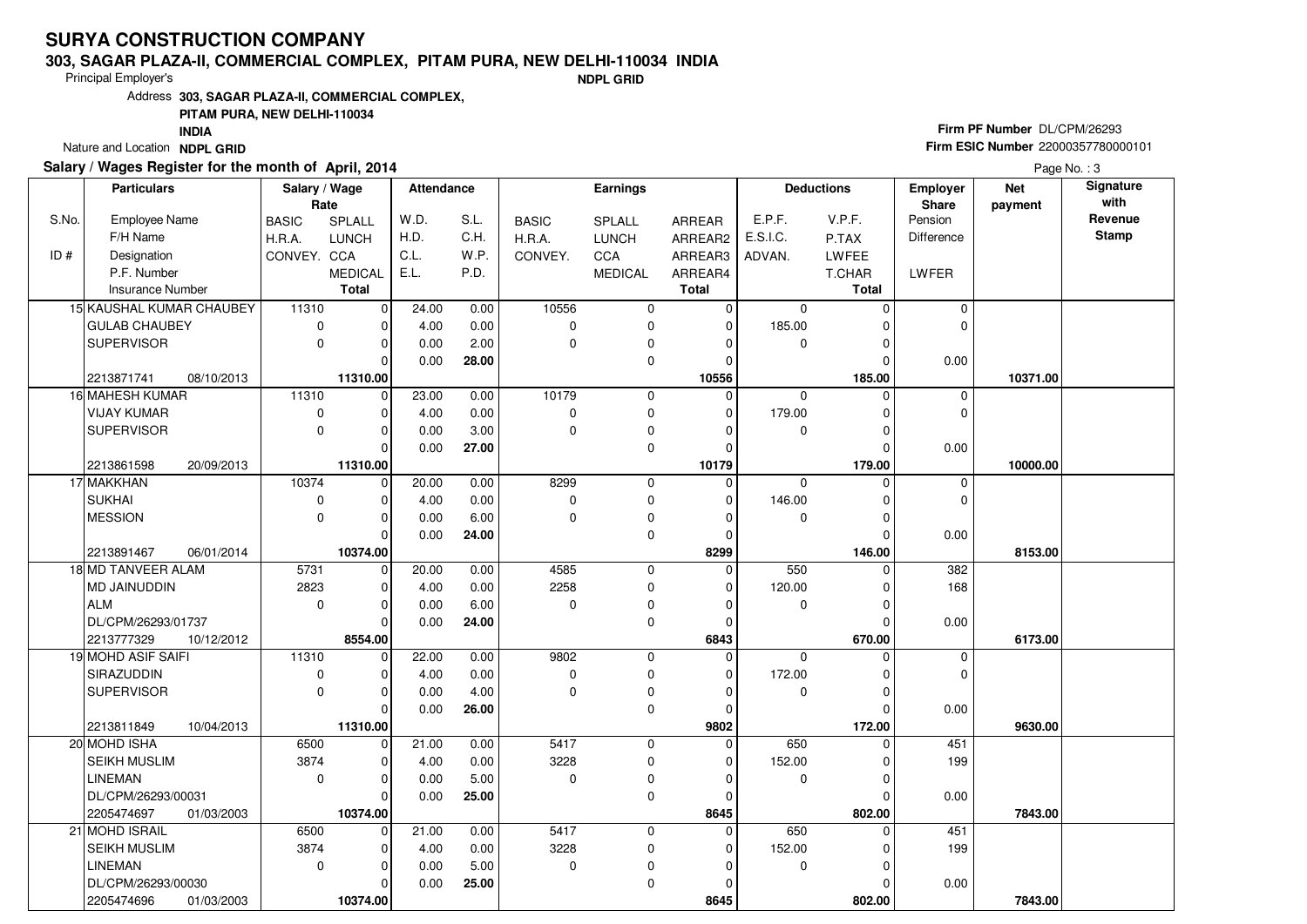#### **303, SAGAR PLAZA-II, COMMERCIAL COMPLEX, PITAM PURA, NEW DELHI-110034 INDIA**

Principal Employer's

**NDPL GRID**

Address**303, SAGAR PLAZA-II, COMMERCIAL COMPLEX,**

### **PITAM PURA, NEW DELHI-110034**

**INDIA**

Nature and Location **NDPL GRID** 

### **Salary / Wages Register for the month of April, 2014**

# **Firm PF Number** DL/CPM/26293 **Firm ESIC Number** <sup>22000357780000101</sup>

|       | <b>Particulars</b>       | Salary / Wage        |                | <b>Attendance</b> |       | Earnings     |                |              | <b>Deductions</b><br>Employer<br>Share |              |             | <b>Net</b> | Signature<br>with |
|-------|--------------------------|----------------------|----------------|-------------------|-------|--------------|----------------|--------------|----------------------------------------|--------------|-------------|------------|-------------------|
| S.No. | Employee Name            | Rate<br><b>BASIC</b> | SPLALL         | W.D.              | S.L.  | <b>BASIC</b> | SPLALL         | ARREAR       | E.P.F.                                 | V.P.F.       | Pension     | payment    | Revenue           |
|       | F/H Name                 | H.R.A.               | LUNCH          | H.D.              | C.H.  | H.R.A.       | <b>LUNCH</b>   | ARREAR2      | E.S.I.C.                               | P.TAX        | Difference  |            | <b>Stamp</b>      |
| ID#   | Designation              | CONVEY. CCA          |                | C.L.              | W.P.  | CONVEY.      | CCA            | ARREAR3      | ADVAN.                                 | <b>LWFEE</b> |             |            |                   |
|       | P.F. Number              |                      | <b>MEDICAL</b> | E.L.              | P.D.  |              | <b>MEDICAL</b> | ARREAR4      |                                        | T.CHAR       | LWFER       |            |                   |
|       | <b>Insurance Number</b>  |                      | <b>Total</b>   |                   |       |              |                | <b>Total</b> |                                        | Total        |             |            |                   |
|       | 22 MOHD MATLUB BHALU     | 8554                 | $\mathbf 0$    | 22.00             | 0.00  | 7413         | $\mathbf 0$    | $\mathbf 0$  | $\mathbf 0$                            | $\Omega$     | 0           |            |                   |
|       | <b>MOHD HALIM</b>        | $\mathbf 0$          | 0              | 4.00              | 0.00  | 0            | $\pmb{0}$      | $\mathbf 0$  | 130.00                                 | $\Omega$     | 0           |            |                   |
|       | <b>ALM</b>               | $\Omega$             | $\overline{0}$ | 0.00              | 4.00  | 0            | $\mathbf 0$    | $\Omega$     | $\mathbf 0$                            | $\Omega$     |             |            |                   |
|       |                          |                      | O              | 0.00              | 26.00 |              | $\mathbf 0$    | $\Omega$     |                                        | $\Omega$     | 0.00        |            |                   |
|       | 2213813429<br>25/04/2013 |                      | 8554.00        |                   |       |              |                | 7413         |                                        | 130.00       |             | 7283.00    |                   |
|       | 23 MOHD MEHFUZ           | 8554                 | $\mathbf 0$    | 0.00              | 0.00  | 0            | $\mathbf 0$    | $\Omega$     | $\mathbf 0$                            | $\Omega$     | $\mathbf 0$ |            |                   |
|       | MOHD MARTUJA             | $\mathbf 0$          | 0              | 0.00              | 0.00  | 0            | $\pmb{0}$      | $\Omega$     | 0.00                                   | $\Omega$     | 0           |            |                   |
|       | <b>ALM</b>               | $\mathbf 0$          | $\overline{0}$ | 0.00              | 30.00 | 0            | $\pmb{0}$      | $\Omega$     | $\Omega$                               | $\Omega$     |             |            |                   |
|       |                          |                      | O              | 0.00              | 0.00  |              | $\mathbf 0$    | $\Omega$     |                                        | $\Omega$     | 0.00        |            |                   |
|       | 2213900411<br>12/02/2014 |                      | 8554.00        |                   |       |              |                | $\mathbf 0$  |                                        | 0.00         |             | 0.00       |                   |
|       | 24 MOHD NASIRUDDIN       | 5731                 | 0              | 0.00              | 0.00  | 0            | $\mathbf 0$    | $\Omega$     | $\mathbf 0$                            | $\Omega$     | 0           |            |                   |
|       | MOHD SAMIUDIN SHAH       | 2823                 | 0              | 0.00              | 0.00  | 0            | $\mathbf 0$    | 0            | 0.00                                   | $\Omega$     | 0           |            |                   |
|       | <b>ALM</b>               | $\mathbf 0$          | 0              | 0.00              | 30.00 | 0            | $\pmb{0}$      | $\Omega$     | $\mathbf 0$                            | $\Omega$     |             |            |                   |
|       | DL/CPM/26293/01748       |                      | $\mathbf 0$    | 0.00              | 0.00  |              | $\mathbf 0$    | $\mathbf 0$  |                                        | $\Omega$     | 0.00        |            |                   |
|       | 2213791083<br>05/02/2013 |                      | 8554.00        |                   |       |              |                | $\mathbf 0$  |                                        | 0.00         |             | 0.00       |                   |
|       | 25 MOHD. NAZIM           | 8554                 | $\Omega$       | 9.00              | 0.00  | 2851         | $\overline{0}$ | $\Omega$     | $\Omega$                               | $\Omega$     | 0           |            |                   |
|       | MOHD. ROZID              | 0                    | 0              | 1.00              | 0.00  | 0            | $\pmb{0}$      | $\Omega$     | 50.00                                  | $\Omega$     | 0           |            |                   |
|       | <b>ALM</b>               | $\mathbf 0$          | 0              | 0.00              | 20.00 | 0            | $\pmb{0}$      | $\Omega$     | 0                                      | $\Omega$     |             |            |                   |
|       |                          |                      | $\Omega$       | 0.00              | 10.00 |              | $\mathbf 0$    | 0            |                                        | $\Omega$     | 0.00        |            |                   |
|       | 1011998125<br>01/06/2013 |                      | 8554.00        |                   |       |              |                | 2851         |                                        | 50.00        |             | 2801.00    |                   |
|       | 26 MOHD. RIZWAN          | 6500                 | $\Omega$       | 19.00             | 0.00  | 4767         | $\mathbf 0$    | $\Omega$     | 572                                    |              | 397         |            |                   |
|       | MOHD. YUSUF              | 3874                 | 0              | 3.00              | 0.00  | 2841         | $\pmb{0}$      | $\Omega$     | 134.00                                 | $\Omega$     | 175         |            |                   |
|       | <b>LINEMAN</b>           | $\mathbf 0$          | $\Omega$       | 0.00              | 8.00  | 0            | $\mathbf 0$    | $\Omega$     | $\mathbf 0$                            | $\Omega$     |             |            |                   |
|       | DL/CPM/26293/01659       |                      | 0              | 0.00              | 22.00 |              | $\pmb{0}$      | $\Omega$     |                                        | $\Omega$     | 0.00        |            |                   |
|       | 2007178134<br>01/11/2013 |                      | 10374.00       |                   |       |              |                | 7608         |                                        | 706.00       |             | 6902.00    |                   |
|       | 27 MOHD. SABIR           | 8554                 | 0              | 0.00              | 0.00  | 0            | $\mathbf 0$    | $\Omega$     | $\mathbf 0$                            | $\Omega$     | 0           |            |                   |
|       | MOHD. GAFFAR             | $\pmb{0}$            | 0              | 0.00              | 0.00  | 0            | $\pmb{0}$      | $\Omega$     | 0.00                                   | 0            | 0           |            |                   |
|       | <b>ALM</b>               | $\Omega$             | 0              | 0.00              | 30.00 | 0            | $\pmb{0}$      | $\Omega$     | $\mathbf 0$                            | $\Omega$     |             |            |                   |
|       |                          |                      | $\mathbf 0$    | 0.00              | 0.00  |              | $\pmb{0}$      | 0            |                                        | $\Omega$     | 0.00        |            |                   |
|       | 2213812789<br>24/04/2013 |                      | 8554.00        |                   |       |              |                | $\mathbf{0}$ |                                        | 0.00         |             | 0.00       |                   |
|       | 28 MOTI LAL              | 6500                 | $\Omega$       | 18.00             | 0.00  | 4550         | $\mathbf 0$    | $\Omega$     | 546                                    | $\Omega$     | 379         |            |                   |
|       | RAM RAJ                  | 3874                 | $\mathbf 0$    | 3.00              | 0.00  | 2712         | $\pmb{0}$      | $\mathbf 0$  | 128.00                                 | $\Omega$     | 167         |            |                   |
|       | <b>DRIVER</b>            | $\mathbf 0$          | $\mathbf 0$    | 0.00              | 9.00  | 0            | $\pmb{0}$      | $\Omega$     | $\mathbf 0$                            | $\Omega$     |             |            |                   |
|       | DL/CPM/26293/00896       |                      | 0              | 0.00              | 21.00 |              | $\mathbf 0$    | 0            |                                        |              | 0.00        |            |                   |
|       | 2211795774<br>10/10/2007 |                      | 10374.00       |                   |       |              |                | 7262         |                                        | 674.00       |             | 6588.00    |                   |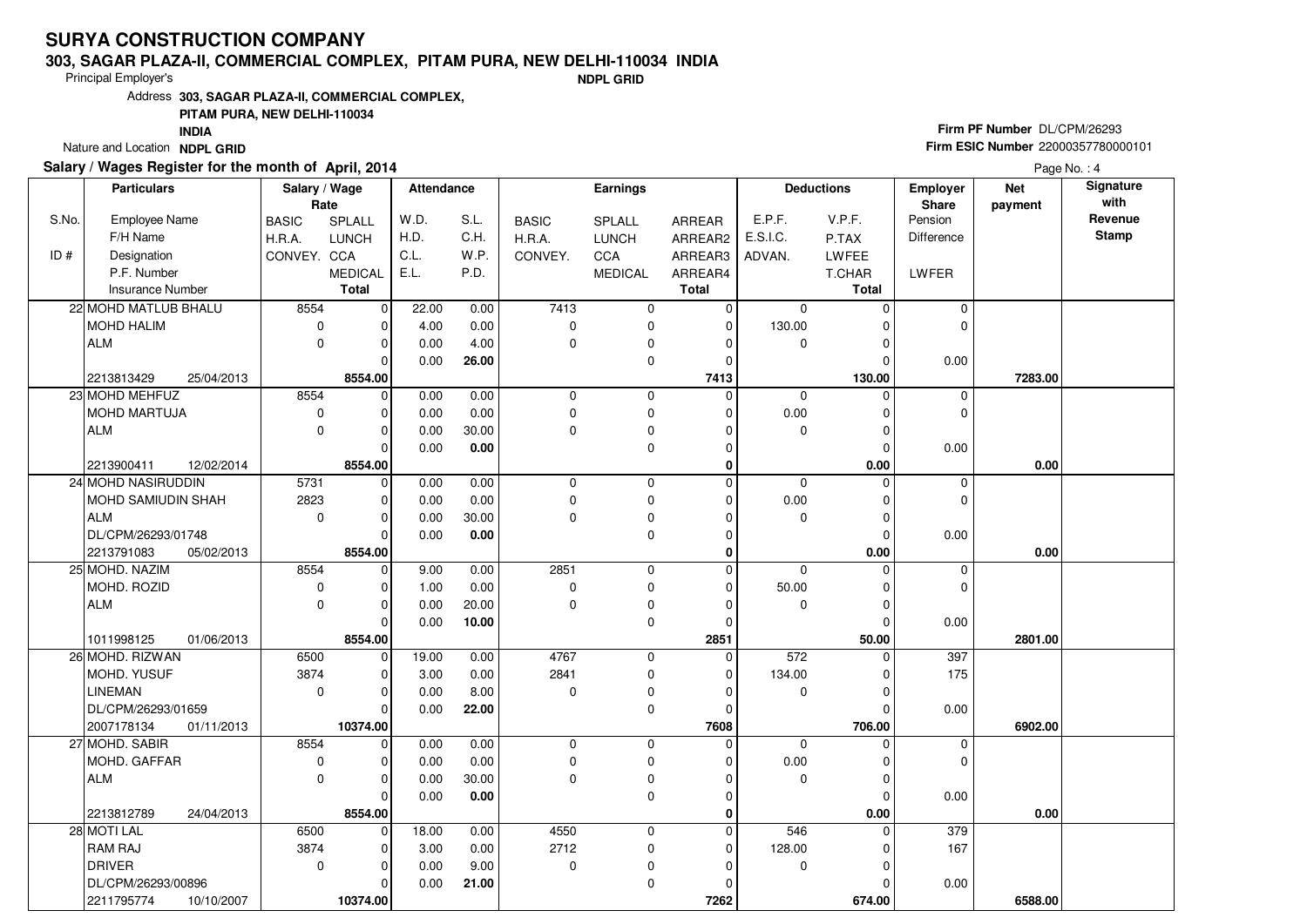#### **303, SAGAR PLAZA-II, COMMERCIAL COMPLEX, PITAM PURA, NEW DELHI-110034 INDIA**

Principal Employer's

**NDPL GRID**

Address**303, SAGAR PLAZA-II, COMMERCIAL COMPLEX,**

#### **PITAM PURA, NEW DELHI-110034**

**INDIA**

Nature and Location **NDPL GRID** 

### **Salary / Wages Register for the month of April, 2014**

# **Firm PF Number** DL/CPM/26293 **Firm ESIC Number** <sup>22000357780000101</sup>

|       | <b>Particulars</b>      |            | Salary / Wage |                | Attendance |       | <b>Earnings</b> |                |              | <b>Deductions</b> |          | <b>Employer</b> | <b>Net</b> | Signature    |
|-------|-------------------------|------------|---------------|----------------|------------|-------|-----------------|----------------|--------------|-------------------|----------|-----------------|------------|--------------|
|       |                         |            | Rate          |                |            |       |                 |                |              |                   |          | Share           | payment    | with         |
| S.No. | Employee Name           |            | <b>BASIC</b>  | SPLALL         | W.D.       | S.L.  | <b>BASIC</b>    | SPLALL         | ARREAR       | E.P.F.            | V.P.F.   | Pension         |            | Revenue      |
|       | F/H Name                |            | H.R.A.        | <b>LUNCH</b>   | H.D.       | C.H.  | H.R.A.          | <b>LUNCH</b>   | ARREAR2      | E.S.I.C.          | P.TAX    | Difference      |            | <b>Stamp</b> |
| ID#   | Designation             |            | CONVEY. CCA   |                | C.L.       | W.P.  | CONVEY.         | CCA            | ARREAR3      | ADVAN.            | LWFEE    |                 |            |              |
|       | P.F. Number             |            |               | <b>MEDICAL</b> | E.L.       | P.D.  |                 | <b>MEDICAL</b> | ARREAR4      |                   | T.CHAR   | LWFER           |            |              |
|       | <b>Insurance Number</b> |            |               | <b>Total</b>   |            |       |                 |                | <b>Total</b> |                   | Total    |                 |            |              |
|       | 29 MUKESH KUMAR         |            | 11310         | $\mathbf 0$    | 0.00       | 0.00  | 0               | 0              | $\mathbf 0$  | 0                 | $\Omega$ | 0               |            |              |
|       | <b>MEER SINGH</b>       |            | $\mathbf 0$   | $\mathbf 0$    | 0.00       | 0.00  | 0               | $\mathbf 0$    | 0            | 0.00              | 0        | $\overline{0}$  |            |              |
|       | <b>SUPERVISOR</b>       |            | $\mathbf 0$   | 0              | 0.00       | 30.00 | 0               | $\pmb{0}$      | 0            | 0                 | 0        |                 |            |              |
|       |                         |            |               | $\Omega$       | 0.00       | 0.00  |                 | $\mathbf 0$    | $\mathbf 0$  |                   | $\Omega$ | 0.00            |            |              |
|       | 2213833095              | 02/07/2013 |               | 11310.00       |            |       |                 |                | $\mathbf 0$  |                   | 0.00     |                 | 0.00       |              |
|       | 30 NARENDER             |            | 6500          | $\mathbf 0$    | 24.00      | 0.00  | 6067            | $\mathbf 0$    | $\mathbf{0}$ | 728               | $\Omega$ | 505             |            |              |
|       | MAHENDER SINGH          |            | 4810          | $\mathbf 0$    | 4.00       | 0.00  | 4489            | 0              | $\mathbf 0$  | 185.00            | O        | 223             |            |              |
|       | <b>SUPERVISOR</b>       |            | $\mathbf 0$   | 0              | 0.00       | 2.00  | 0               | $\mathbf 0$    | 0            | 0                 | 0        |                 |            |              |
|       | DL/CPM/26293/00006      |            |               | $\Omega$       | 0.00       | 28.00 |                 | 0              | $\mathbf 0$  |                   | 0        | 0.00            |            |              |
|       | 2205474950              | 01/03/2013 |               | 11310.00       |            |       |                 |                | 10556        |                   | 913.00   |                 | 9643.00    |              |
|       | 31 PAWAN KUMAR          |            | 11310         | $\mathbf 0$    | 23.00      | 0.00  | 10179           | $\mathbf 0$    | $\mathbf{0}$ | $\Omega$          | 0        | $\mathbf 0$     |            |              |
|       | <b>MANGE RAM</b>        |            | 0             | 0              | 4.00       | 0.00  | 0               | $\pmb{0}$      | 0            | 179.00            | 0        | 0               |            |              |
|       | <b>SUPERVISOR</b>       |            | $\mathbf 0$   | $\mathbf 0$    | 0.00       | 3.00  | $\mathbf 0$     | $\mathbf 0$    | 0            | $\mathbf 0$       | $\Omega$ |                 |            |              |
|       |                         |            |               | $\Omega$       | 0.00       | 27.00 |                 | $\mathbf 0$    | 0            |                   | $\Omega$ | 0.00            |            |              |
|       | 2213861599              | 20/09/2013 |               | 11310.00       |            |       |                 |                | 10179        |                   | 179.00   |                 | 10000.00   |              |
|       | 32 RAJENDER KUMAR       |            | 10374         | $\mathbf 0$    | 24.00      | 0.00  | 9682            | 0              | $\mathbf 0$  | $\mathbf 0$       | O        | 0               |            |              |
|       | <b>GULZARI LAL</b>      |            | $\mathbf 0$   | $\mathbf 0$    | 4.00       | 0.00  | 0               | 0              | 0            | 170.00            | 0        | 0               |            |              |
|       | <b>LINEMAN</b>          |            | $\Omega$      | $\mathbf 0$    | 0.00       | 2.00  | 0               | $\mathbf 0$    | $\mathbf 0$  | 0                 | $\Omega$ |                 |            |              |
|       |                         |            |               | $\Omega$       | 0.00       | 28.00 |                 | $\mathbf 0$    | $\mathbf 0$  |                   | 0        | 0.00            |            |              |
|       | 1314393179              | 01/01/2014 |               | 10374.00       |            |       |                 |                | 9682         |                   | 170.00   |                 | 9512.00    |              |
|       | 33 RAJESH PAL           |            | 10374         | $\mathbf 0$    | 13.00      | 0.00  | 5187            | 0              | $\mathbf 0$  | $\mathbf 0$       |          | 0               |            |              |
|       | <b>GAINDA RAM PAL</b>   |            | $\mathbf 0$   | $\mathbf 0$    | 2.00       | 0.00  | 0               | $\mathbf 0$    | $\mathbf 0$  | 91.00             | 0        | $\overline{0}$  |            |              |
|       | <b>DRIVER</b>           |            | $\mathbf 0$   | 0              | 0.00       | 15.00 | $\mathbf 0$     | $\pmb{0}$      | 0            | $\mathbf{0}$      | $\Omega$ |                 |            |              |
|       |                         |            |               | $\mathbf 0$    | 0.00       | 15.00 |                 | 0              | $\mathbf 0$  |                   | $\Omega$ | 0.00            |            |              |
|       | 2007144772              | 10/11/2011 |               | 10374.00       |            |       |                 |                | 5187         |                   | 91.00    |                 | 5096.00    |              |
|       | 34 RAKESH               |            | 11310         | $\mathbf 0$    | 24.00      | 0.00  | 10556           | $\mathbf 0$    | $\mathbf 0$  | $\mathbf 0$       |          | 0               |            |              |
|       | <b>NAND KISHOR</b>      |            | 0             | $\mathbf 0$    | 4.00       | 0.00  | 0               | 0              | $\Omega$     | 185.00            | $\Omega$ | $\overline{0}$  |            |              |
|       | <b>SUPERVISOR</b>       |            | $\mathbf 0$   | 0              | 0.00       | 2.00  | $\mathbf 0$     | $\pmb{0}$      | $\mathbf 0$  | $\mathbf 0$       | 0        |                 |            |              |
|       |                         |            |               | $\Omega$       | 0.00       | 28.00 |                 | $\mathbf 0$    | $\Omega$     |                   | 0        | 0.00            |            |              |
|       | 2213791090              | 05/02/2013 |               | 11310.00       |            |       |                 |                | 10556        |                   | 185.00   |                 | 10371.00   |              |
|       | 35 RAM JAGAN            |            | 6500          | $\mathbf 0$    | 23.00      | 0.00  | 5850            | $\mathbf 0$    | $\mathbf 0$  | 702               | U        | 487             |            |              |
|       | <b>SUKHAI</b>           |            | 3874          | 0              | 4.00       | 0.00  | 3487            | 0              | 0            | 164.00            | 0        | 215             |            |              |
|       | <b>LINEMAN</b>          |            | $\mathbf 0$   | 0              | 0.00       | 3.00  | 0               | $\pmb{0}$      | $\mathbf 0$  | $\mathbf 0$       | 0        |                 |            |              |
|       | DL/CPM/26293/00627      |            |               | 0              | 0.00       | 27.00 |                 | $\mathbf 0$    | $\Omega$     |                   |          | 0.00            |            |              |
|       | 2205495572              | 25/06/2006 |               | 10374.00       |            |       |                 |                | 9337         |                   | 866.00   |                 | 8471.00    |              |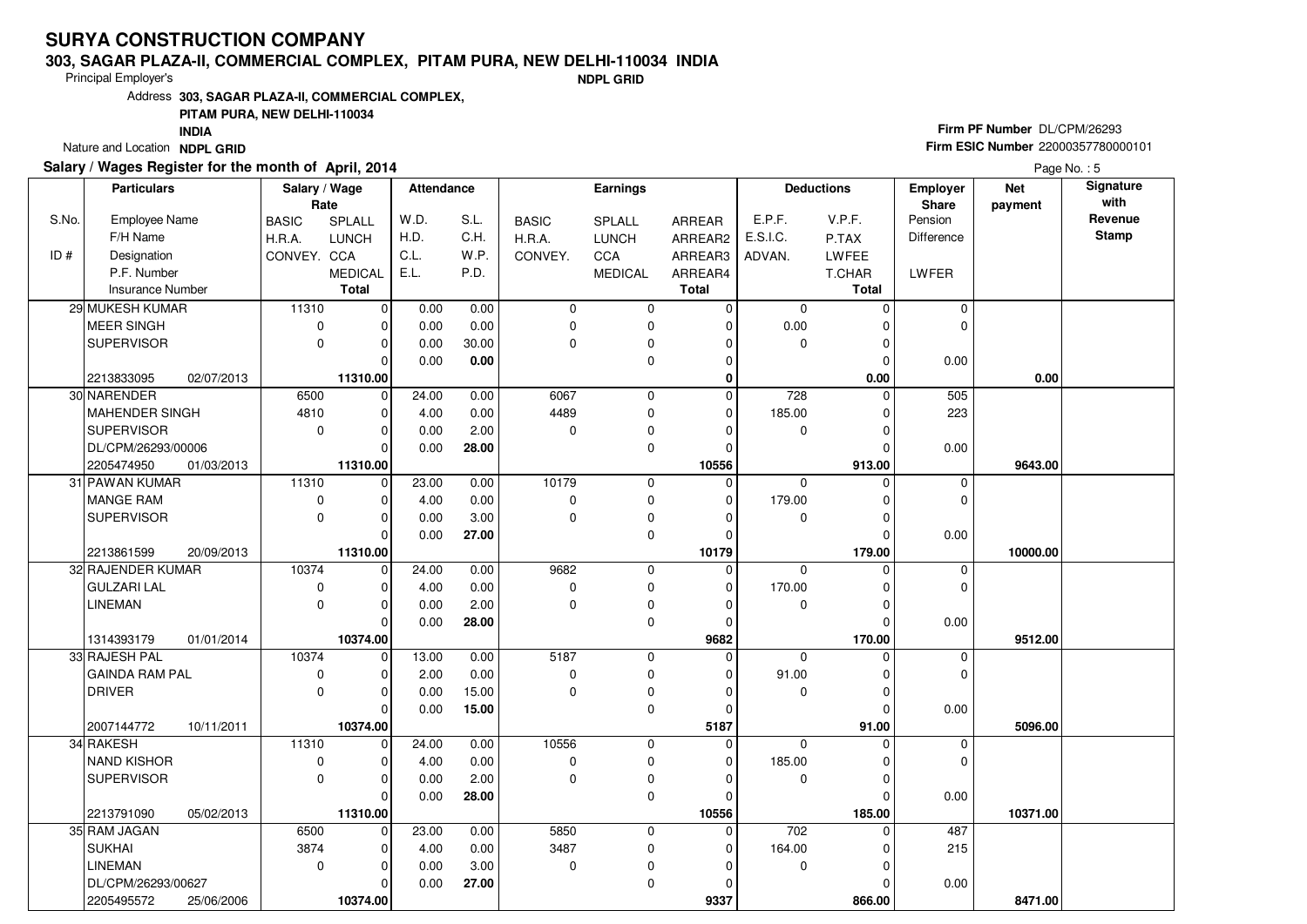#### **303, SAGAR PLAZA-II, COMMERCIAL COMPLEX, PITAM PURA, NEW DELHI-110034 INDIA**

Principal Employer's

**NDPL GRID**

Address**303, SAGAR PLAZA-II, COMMERCIAL COMPLEX,**

#### **PITAM PURA, NEW DELHI-110034**

**INDIA**

Nature and Location **NDPL GRID** 

### **Salary / Wages Register for the month of April, 2014**

# **Firm PF Number** DL/CPM/26293 **Firm ESIC Number** <sup>22000357780000101</sup>

|       | <b>Particulars</b>       | Salary / Wage<br>Rate |                | Attendance |       | <b>Earnings</b> |              |              | <b>Deductions</b><br><b>Employer</b><br><b>Share</b> |              |             | <b>Net</b><br>payment | Signature<br>with |
|-------|--------------------------|-----------------------|----------------|------------|-------|-----------------|--------------|--------------|------------------------------------------------------|--------------|-------------|-----------------------|-------------------|
| S.No. | <b>Employee Name</b>     | <b>BASIC</b>          | SPLALL         | W.D.       | S.L.  | <b>BASIC</b>    | SPLALL       | ARREAR       | E.P.F.                                               | V.P.F.       | Pension     |                       | Revenue           |
|       | F/H Name                 | H.R.A.                | <b>LUNCH</b>   | H.D.       | C.H.  | H.R.A.          | <b>LUNCH</b> | ARREAR2      | E.S.I.C.                                             | P.TAX        | Difference  |                       | <b>Stamp</b>      |
| ID#   | Designation              | CONVEY. CCA           |                | C.L.       | W.P.  | CONVEY.         | CCA          | ARREAR3      | ADVAN.                                               | <b>LWFEE</b> |             |                       |                   |
|       | P.F. Number              |                       | <b>MEDICAL</b> | E.L.       | P.D.  |                 | MEDICAL      | ARREAR4      |                                                      | T.CHAR       | LWFER       |                       |                   |
|       | <b>Insurance Number</b>  |                       | <b>Total</b>   |            |       |                 |              | <b>Total</b> |                                                      | Total        |             |                       |                   |
|       | 36 RAM NIWAS             | 6500                  | $\mathbf 0$    | 24.00      | 0.00  | 6067            | 0            | 0            | 728                                                  | $\Omega$     | 505         |                       |                   |
|       | <b>MATHURA PRASAD</b>    | 3874                  | $\mathbf 0$    | 4.00       | 0.00  | 3616            | 0            | $\mathbf 0$  | 170.00                                               | O            | 223         |                       |                   |
|       | <b>DRIVER</b>            | $\mathbf 0$           | $\mathbf 0$    | 0.00       | 2.00  | $\Omega$        | 0            | $\Omega$     | 0                                                    | $\Omega$     |             |                       |                   |
|       | DL/CPM/26293/00885       |                       | $\mathbf 0$    | 0.00       | 28.00 |                 | 0            | $\mathbf 0$  |                                                      | $\Omega$     | 0.00        |                       |                   |
|       | 2211768444<br>20/09/2007 |                       | 10374.00       |            |       |                 |              | 9683         |                                                      | 898.00       |             | 8785.00               |                   |
|       | 37 RAMU SADA             | 5975                  | 0              | 0.00       | 0.00  | $\mathbf 0$     | 0            | $\mathbf 0$  | $\mathbf 0$                                          | $\Omega$     | $\mathbf 0$ |                       |                   |
|       | <b>JOGESHWAR</b>         | 2943                  | $\mathbf 0$    | 0.00       | 0.00  | 0               | $\mathbf 0$  | $\Omega$     | 0.00                                                 | $\Omega$     | $\mathbf 0$ |                       |                   |
|       | <b>SEMI SKILLED</b>      | 0                     | $\mathbf 0$    | 0.00       | 30.00 | 0               | 0            | $\Omega$     | $\mathbf 0$                                          | C            |             |                       |                   |
|       | DL/CPM/26293/00016       |                       | $\mathbf 0$    | 0.00       | 0.00  |                 | 0            | $\Omega$     |                                                      | $\Omega$     | 0.00        |                       |                   |
|       | 2205474698<br>01/11/2002 |                       | 8918.00        |            |       |                 |              | 0            |                                                      | 0.00         |             | 0.00                  |                   |
|       | 38 RATAN LAL             | 11310                 | $\mathbf 0$    | 21.00      | 0.00  | 9425            | $\mathbf 0$  | $\mathbf 0$  | $\mathbf 0$                                          | $\Omega$     | $\mathbf 0$ |                       |                   |
|       | SHARIF CHAUDHARY         | 0                     | $\mathbf 0$    | 4.00       | 0.00  | 0               | 0            | $\mathbf 0$  | 165.00                                               | $\Omega$     | $\Omega$    |                       |                   |
|       | <b>SUPERVISOR</b>        | $\mathbf 0$           | $\mathbf 0$    | 0.00       | 5.00  | $\mathbf 0$     | 0            | $\mathbf 0$  | 0                                                    | $\Omega$     |             |                       |                   |
|       |                          |                       | $\overline{0}$ | 0.00       | 25.00 |                 | $\mathbf 0$  | $\Omega$     |                                                      | $\Omega$     | 0.00        |                       |                   |
|       | 2213886931<br>02/12/2013 |                       | 11310.00       |            |       |                 |              | 9425         |                                                      | 165.00       |             | 9260.00               |                   |
|       | 39 RAVINDER              | 11310                 | $\mathbf 0$    | 0.00       | 0.00  | 0               | 0            | $\Omega$     | $\mathbf 0$                                          | $\Omega$     | $\mathbf 0$ |                       |                   |
|       | <b>RAJBIR SINGH</b>      | 0                     | $\mathbf 0$    | 0.00       | 0.00  | 0               | 0            | $\Omega$     | 0.00                                                 | $\Omega$     | $\mathbf 0$ |                       |                   |
|       | <b>SUPERVISOR</b>        | $\mathbf 0$           | $\mathbf 0$    | 0.00       | 30.00 | 0               | 0            | $\Omega$     | 0                                                    | $\Omega$     |             |                       |                   |
|       |                          |                       | $\Omega$       | 0.00       | 0.00  |                 | $\mathbf 0$  | $\Omega$     |                                                      | $\Omega$     | 0.00        |                       |                   |
|       | 2213805833<br>18/03/2013 |                       | 11310.00       |            |       |                 |              | $\mathbf 0$  |                                                      | 0.00         |             | 0.00                  |                   |
|       | 40 RAVINDER PAL SINGH    | 6500                  | $\mathbf 0$    | 18.00      | 0.00  | 4550            | $\mathbf 0$  | $\mathbf 0$  | 546                                                  | $\Omega$     | 379         |                       |                   |
|       | JAGJIT SINGH             | 4810                  | $\mathbf 0$    | 3.00       | 0.00  | 3367            | 0            | $\Omega$     | 139.00                                               | ſ            | 167         |                       |                   |
|       | <b>SUPERVISOR</b>        | $\mathbf 0$           | $\mathbf 0$    | 0.00       | 9.00  | 0               | 0            | $\Omega$     | $\mathbf 0$                                          | $\Omega$     |             |                       |                   |
|       | DL/CPM/26293/01722       |                       | $\mathbf 0$    | 0.00       | 21.00 |                 | $\mathbf 0$  | $\Omega$     |                                                      | $\Omega$     | 0.00        |                       |                   |
|       | 2212967167<br>16/10/2012 |                       | 11310.00       |            |       |                 |              | 7917         |                                                      | 685.00       |             | 7232.00               |                   |
|       | 41 REM BAHADUR           | 5731                  | $\mathbf 0$    | 24.00      | 0.00  | 5349            | $\mathbf 0$  | $\mathbf 0$  | 642                                                  | $\Omega$     | 446         |                       |                   |
|       | TULKA BAHADUR            | 2823                  | $\mathbf 0$    | 4.00       | 0.00  | 2635            | 0            | $\mathbf 0$  | 140.00                                               | $\Omega$     | 196         |                       |                   |
|       | <b>ALM</b>               | $\mathbf 0$           | $\mathbf 0$    | 0.00       | 2.00  | 0               | 0            | $\Omega$     | 0                                                    | $\Omega$     |             |                       |                   |
|       | DL/CPM/26293/00549       |                       | $\Omega$       | 0.00       | 28.00 |                 | 0            | $\Omega$     |                                                      | $\Omega$     | 0.00        |                       |                   |
|       | 2205489416<br>09/07/2005 |                       | 8554.00        |            |       |                 |              | 7984         |                                                      | 782.00       |             | 7202.00               |                   |
|       | 42 SACHIN                | 11310                 | $\mathbf 0$    | 21.00      | 0.00  | 9425            | $\mathbf 0$  | $\mathbf 0$  | $\Omega$                                             |              | 0           |                       |                   |
|       | <b>TEJ RAM</b>           | 0                     | $\mathbf 0$    | 4.00       | 0.00  | 0               | 0            | $\Omega$     | 165.00                                               |              | $\mathbf 0$ |                       |                   |
|       | <b>SUPERVISOR</b>        | $\Omega$              | $\mathbf 0$    | 0.00       | 5.00  | $\mathbf 0$     | 0            | $\Omega$     | $\mathbf 0$                                          | $\Omega$     |             |                       |                   |
|       |                          |                       | $\mathbf 0$    | 0.00       | 25.00 |                 | 0            | $\Omega$     |                                                      | 0            | 0.00        |                       |                   |
|       | 2213806942<br>01/04/2013 |                       | 11310.00       |            |       |                 |              | 9425         |                                                      | 165.00       |             | 9260.00               |                   |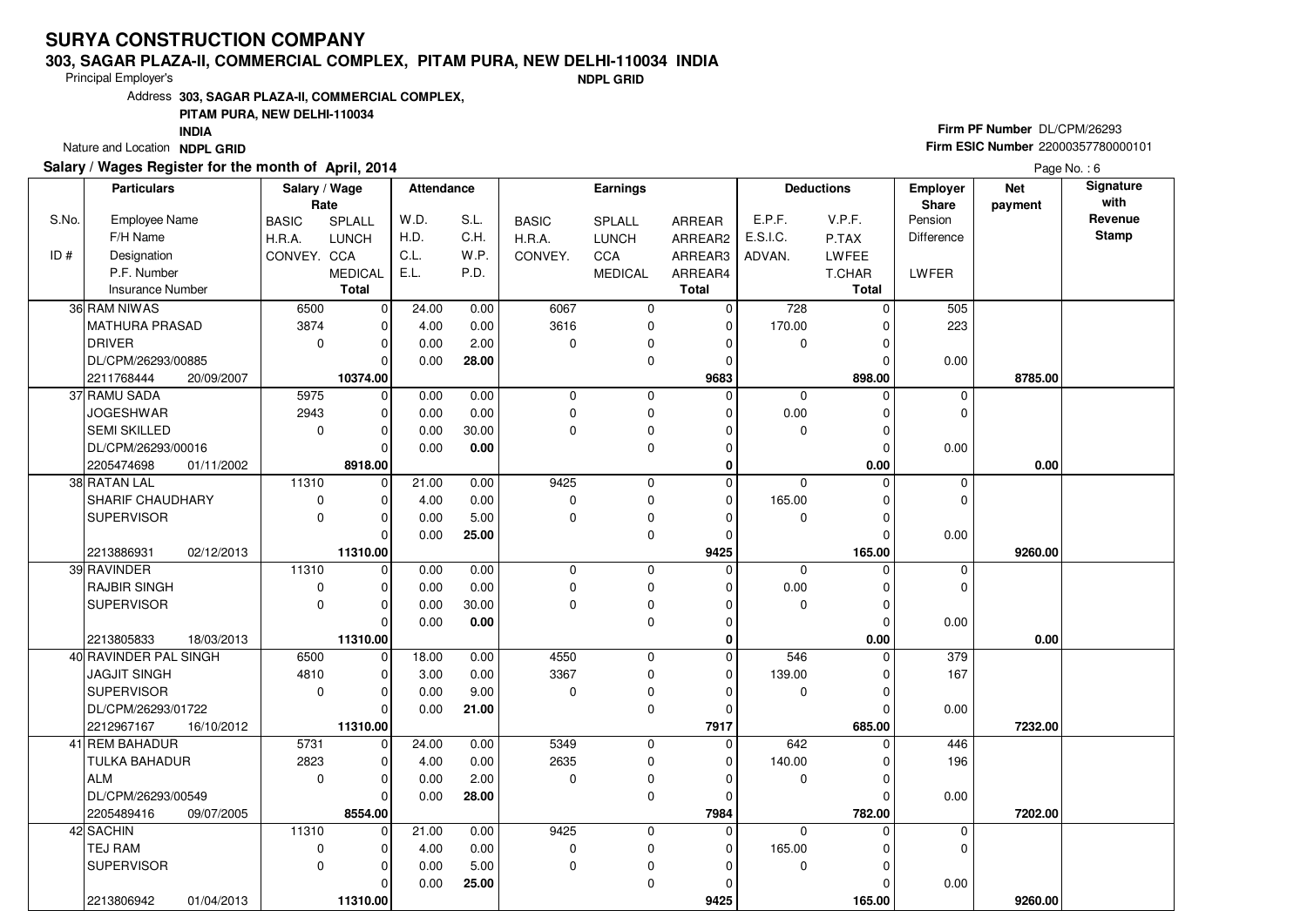#### **303, SAGAR PLAZA-II, COMMERCIAL COMPLEX, PITAM PURA, NEW DELHI-110034 INDIA**

Principal Employer's

**NDPL GRID**

Address**303, SAGAR PLAZA-II, COMMERCIAL COMPLEX,**

### **PITAM PURA, NEW DELHI-110034**

**INDIA**

Nature and Location **NDPL GRID** 

### **Salary / Wages Register for the month of April, 2014**

# **Firm PF Number** DL/CPM/26293 **Firm ESIC Number** <sup>22000357780000101</sup>

|       | <b>Particulars</b>       | Salary / Wage |                | <b>Attendance</b> |       |              | Earnings       |               |             | <b>Deductions</b> | Employer       | <b>Net</b> | Signature |
|-------|--------------------------|---------------|----------------|-------------------|-------|--------------|----------------|---------------|-------------|-------------------|----------------|------------|-----------|
|       |                          | Rate          |                |                   |       |              |                |               |             |                   | Share          | payment    | with      |
| S.No. | Employee Name            | <b>BASIC</b>  | <b>SPLALL</b>  | W.D.              | S.L.  | <b>BASIC</b> | <b>SPLALL</b>  | <b>ARREAR</b> | E.P.F.      | V.P.F.            | Pension        |            | Revenue   |
|       | F/H Name                 | H.R.A.        | <b>LUNCH</b>   | H.D.              | C.H.  | H.R.A.       | <b>LUNCH</b>   | ARREAR2       | E.S.I.C.    | P.TAX             | Difference     |            | Stamp     |
| ID#   | Designation              | CONVEY. CCA   |                | C.L.              | W.P.  | CONVEY.      | CCA            | ARREAR3       | ADVAN.      | LWFEE             |                |            |           |
|       | P.F. Number              |               | <b>MEDICAL</b> | E.L.              | P.D.  |              | <b>MEDICAL</b> | ARREAR4       |             | T.CHAR            | LWFER          |            |           |
|       | <b>Insurance Number</b>  |               | Total          |                   |       |              |                | <b>Total</b>  |             | Total             |                |            |           |
|       | 43 SAHUBAZ               | 8554          | $\mathbf 0$    | 21.00             | 0.00  | 7128         | 0              | 0             | 0           | $\Omega$          | 0              |            |           |
|       | <b>MOINUDIN</b>          | $\mathbf 0$   | 0              | 4.00              | 0.00  | 0            | $\mathbf 0$    | $\mathbf 0$   | 125.00      | $\Omega$          | $\Omega$       |            |           |
|       | <b>ALM</b>               | $\mathbf 0$   | 0              | 0.00              | 5.00  | 0            | $\mathbf 0$    | $\Omega$      | 0           | $\Omega$          |                |            |           |
|       |                          |               | O              | 0.00              | 25.00 |              | $\mathbf 0$    | 0             |             | $\Omega$          | 0.00           |            |           |
|       | 2213729216<br>25/06/2012 |               | 8554.00        |                   |       |              |                | 7128          |             | 125.00            |                | 7003.00    |           |
|       | 44 SANJEET KUMAR         | 11310         | $\Omega$       | 18.00             | 0.00  | 7917         | $\mathbf 0$    | $\Omega$      | $\mathbf 0$ | $\Omega$          | 0              |            |           |
|       | PHOOL CHAND              | 0             | 0              | 3.00              | 0.00  | 0            | $\mathbf 0$    | 0             | 139.00      | 0                 | 0              |            |           |
|       | <b>SUPERVISOR</b>        | $\mathbf 0$   | 0              | 0.00              | 9.00  | 0            | $\mathbf 0$    | $\Omega$      | 0           | $\Omega$          |                |            |           |
|       |                          |               | $\Omega$       | 0.00              | 21.00 |              | $\mathbf 0$    | $\Omega$      |             | $\Omega$          | 0.00           |            |           |
|       | 2213806940<br>01/04/2013 |               | 11310.00       |                   |       |              |                | 7917          |             | 139.00            |                | 7778.00    |           |
|       | 45 SARVAN PRASAD         | 5731          | $\mathbf 0$    | 21.00             | 0.00  | 4776         | $\mathbf 0$    | $\mathbf 0$   | 573         | $\Omega$          | 398            |            |           |
|       | <b>MEHTO</b>             | 2823          | 0              | 4.00              | 0.00  | 2353         | $\pmb{0}$      | $\mathbf 0$   | 125.00      | 0                 | 175            |            |           |
|       | <b>ALM</b>               | $\mathbf 0$   | 0              | 0.00              | 5.00  | 0            | $\mathbf 0$    | $\Omega$      | 0           | $\Omega$          |                |            |           |
|       | DL/CPM/26293/01423       |               | $\Omega$       | 0.00              | 25.00 |              | $\mathbf 0$    | $\mathbf 0$   |             | $\Omega$          | 0.00           |            |           |
|       | 15/12/2010<br>2206591590 |               | 8554.00        |                   |       |              |                | 7129          |             | 698.00            |                | 6431.00    |           |
|       | 46 SARWAN KUMAR PASWAN   | 5731          | $\mathbf 0$    | 21.00             | 0.00  | 4776         | $\mathbf 0$    | $\Omega$      | 573         | $\Omega$          | 398            |            |           |
|       | TAHLU PASWAN             | 2823          | 0              | 4.00              | 0.00  | 2353         | $\mathbf 0$    | $\mathbf 0$   | 125.00      | $\Omega$          | 175            |            |           |
|       | <b>ALM</b>               | $\mathbf 0$   | 0              | 0.00              | 5.00  | 0            | $\pmb{0}$      | $\Omega$      | 0           | $\Omega$          |                |            |           |
|       | DL/CPM/26293/01751       |               | O              | 0.00              | 25.00 |              | $\mathbf 0$    | $\Omega$      |             | $\Omega$          | 0.00           |            |           |
|       | 2213795995<br>19/02/2013 |               | 8554.00        |                   |       |              |                | 7129          |             | 698.00            |                | 6431.00    |           |
|       | 47 SATISH CHANDRA        | 8554          | $\mathbf 0$    | 17.00             | 0.00  | 5703         | $\mathbf 0$    | $\mathbf 0$   | $\Omega$    | $\Omega$          | 0              |            |           |
|       | <b>CHANDRA PAL</b>       | $\mathbf 0$   | 0              | 3.00              | 0.00  | 0            | $\mathbf 0$    | $\Omega$      | 100.00      | $\Omega$          | $\overline{0}$ |            |           |
|       | <b>ALM</b>               | $\mathbf 0$   | 0              | 0.00              | 10.00 | 0            | $\mathbf 0$    | 0             | 0           | $\Omega$          |                |            |           |
|       |                          |               | $\Omega$       | 0.00              | 20.00 |              | $\mathbf 0$    | $\Omega$      |             | $\Omega$          | 0.00           |            |           |
|       | 2213835604<br>03/07/2013 |               | 8554.00        |                   |       |              |                | 5703          |             | 100.00            |                | 5603.00    |           |
|       | 48 SATYAWAN MOR          | 11310         | $\mathbf 0$    | 23.00             | 0.00  | 10179        | $\mathbf 0$    | $\Omega$      | $\Omega$    | $\Omega$          | 0              |            |           |
|       | <b>BHUNDU RAM</b>        | 0             | 0              | 4.00              | 0.00  | 0            | $\mathbf 0$    | $\mathbf 0$   | 179.00      | $\Omega$          | 0              |            |           |
|       | <b>SUPERVISOR</b>        | $\mathbf 0$   | 0              | 0.00              | 3.00  | 0            | $\pmb{0}$      | $\Omega$      | $\mathbf 0$ | $\Omega$          |                |            |           |
|       |                          |               | O              | 0.00              | 27.00 |              | $\mathbf 0$    | $\Omega$      |             |                   | 0.00           |            |           |
|       | 2213903531<br>15/02/2014 |               | 11310.00       |                   |       |              |                | 10179         |             | 179.00            |                | 10000.00   |           |
|       | 49 SHISHU PAL SINGH      | 5731          | $\mathbf 0$    | 18.00             | 0.00  | 4012         | $\mathbf 0$    | $\mathbf{0}$  | 481         |                   | 334            |            |           |
|       | <b>CHANDER PAL SINGH</b> | 2823          | 0              | 3.00              | 0.00  | 1976         | $\mathbf 0$    | $\Omega$      | 105.00      | $\Omega$          | 147            |            |           |
|       | <b>ALM</b>               | $\mathbf 0$   | 0              | 0.00              | 9.00  | 0            | $\mathbf 0$    | 0             | 0           | $\Omega$          |                |            |           |
|       | DL/CPM/26293/01472       |               | $\Omega$       | 0.00              | 21.00 |              | $\mathbf 0$    | 0             |             |                   | 0.00           |            |           |
|       | 2213586142<br>21/03/2011 |               | 8554.00        |                   |       |              |                | 5988          |             | 586.00            |                | 5402.00    |           |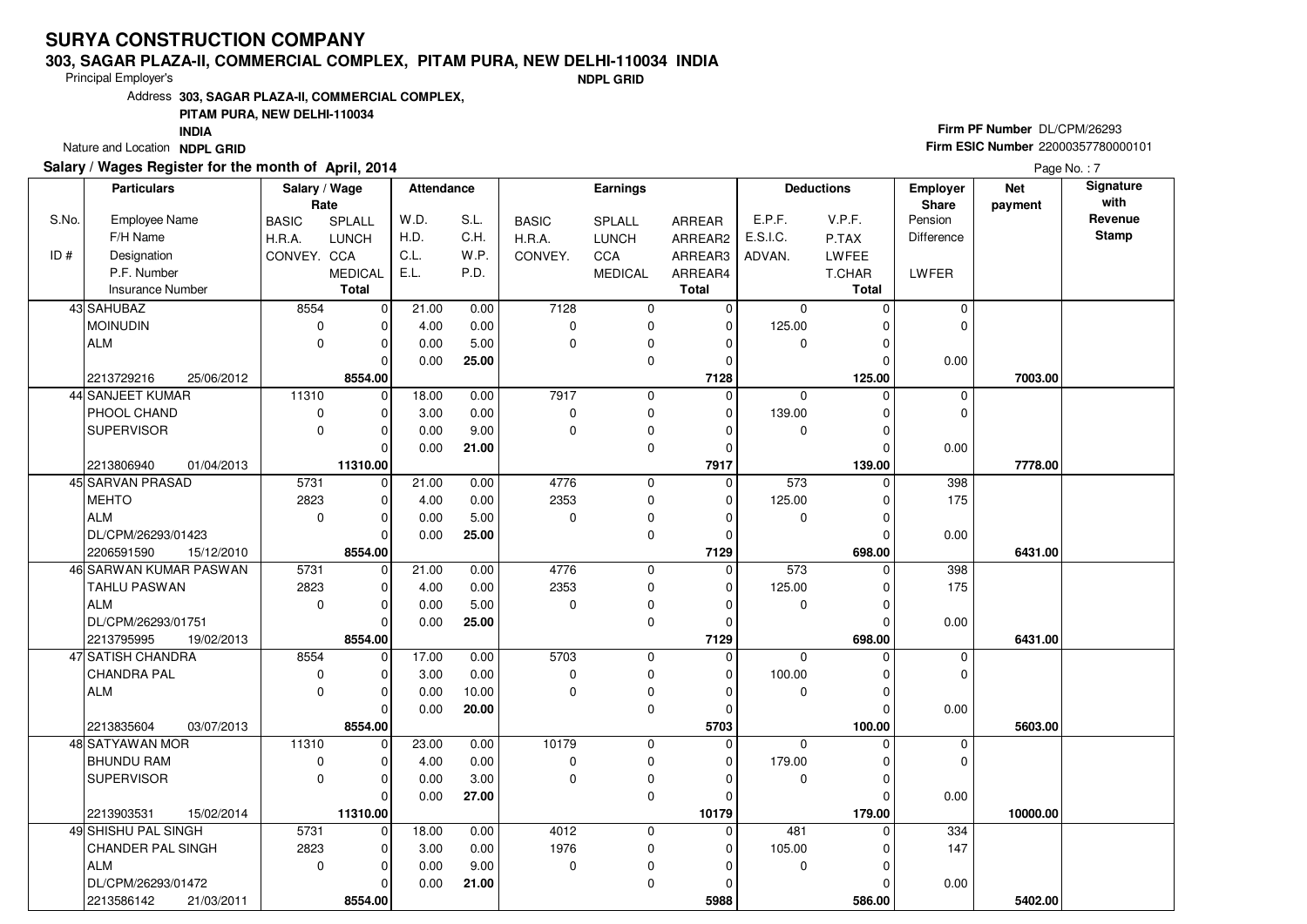#### **303, SAGAR PLAZA-II, COMMERCIAL COMPLEX, PITAM PURA, NEW DELHI-110034 INDIA**

Principal Employer's

**NDPL GRID**

Address**303, SAGAR PLAZA-II, COMMERCIAL COMPLEX,**

#### **PITAM PURA, NEW DELHI-110034**

**INDIA**

Nature and Location **NDPL GRID** 

### **Salary / Wages Register for the month of April, 2014**

# **Firm PF Number** DL/CPM/26293 **Firm ESIC Number** <sup>22000357780000101</sup>

|       | <b>Particulars</b>      |            | Salary / Wage<br>Rate |                | <b>Attendance</b> |       | Earnings     |                |              | <b>Deductions</b><br>Employer<br>Share |          |            | <b>Net</b> | Signature<br>with |
|-------|-------------------------|------------|-----------------------|----------------|-------------------|-------|--------------|----------------|--------------|----------------------------------------|----------|------------|------------|-------------------|
| S.No. | Employee Name           |            | <b>BASIC</b>          | SPLALL         | W.D.              | S.L.  | <b>BASIC</b> | SPLALL         | ARREAR       | E.P.F.                                 | V.P.F.   | Pension    | payment    | Revenue           |
|       | F/H Name                |            | H.R.A.                | LUNCH          | H.D.              | C.H.  | H.R.A.       | <b>LUNCH</b>   | ARREAR2      | E.S.I.C.                               | P.TAX    | Difference |            | <b>Stamp</b>      |
| ID#   | Designation             |            | CONVEY. CCA           |                | C.L.              | W.P.  | CONVEY.      | CCA            | ARREAR3      | ADVAN.                                 | LWFEE    |            |            |                   |
|       | P.F. Number             |            |                       | <b>MEDICAL</b> | E.L.              | P.D.  |              | <b>MEDICAL</b> | ARREAR4      |                                        | T.CHAR   | LWFER      |            |                   |
|       | <b>Insurance Number</b> |            |                       | <b>Total</b>   |                   |       |              |                | <b>Total</b> |                                        | Total    |            |            |                   |
|       | 50 SHRI RAM             |            | 8554                  | $\mathbf 0$    | 0.00              | 0.00  | 0            | $\mathbf 0$    | 0            | $\mathbf 0$                            | $\Omega$ | 0          |            |                   |
|       | OM PRAKASH              |            | $\mathbf 0$           | 0              | 0.00              | 0.00  | 0            | $\pmb{0}$      | 0            | 0.00                                   | $\Omega$ | 0          |            |                   |
|       | <b>ALM</b>              |            | $\mathbf 0$           | $\overline{0}$ | 0.00              | 30.00 | 0            | $\pmb{0}$      | $\Omega$     | $\mathbf 0$                            | $\Omega$ |            |            |                   |
|       |                         |            |                       | O              | 0.00              | 0.00  |              | $\mathbf 0$    | $\Omega$     |                                        | $\Omega$ | 0.00       |            |                   |
|       | 2213813430              | 25/04/2013 |                       | 8554.00        |                   |       |              |                | $\mathbf 0$  |                                        | 0.00     |            | 0.00       |                   |
|       | 51 SULTAN SINGH         |            | 10374                 | $\mathbf 0$    | 9.00              | 0.00  | 3458         | $\mathbf 0$    | $\Omega$     | $\mathbf 0$                            | $\Omega$ | 0          |            |                   |
|       | RAM PRASAD SINGH        |            | $\mathbf 0$           | 0              | 1.00              | 0.00  | 0            | $\pmb{0}$      | $\mathbf{0}$ | 61.00                                  | $\Omega$ | 0          |            |                   |
|       | <b>OPERATOR</b>         |            | $\mathbf 0$           | $\overline{0}$ | 0.00              | 20.00 | 0            | $\pmb{0}$      | $\Omega$     | $\mathbf 0$                            | $\Omega$ |            |            |                   |
|       |                         |            |                       | O              | 0.00              | 10.00 |              | $\pmb{0}$      | $\Omega$     |                                        | $\Omega$ | 0.00       |            |                   |
|       | 1011783319              | 02/12/2013 |                       | 10374.00       |                   |       |              |                | 3458         |                                        | 61.00    |            | 3397.00    |                   |
|       | 52 SUMIT KUMAR          |            | 11310                 | $\mathbf 0$    | 20.00             | 0.00  | 8671         | $\mathbf 0$    | $\mathbf 0$  | $\mathbf 0$                            | $\Omega$ | 0          |            |                   |
|       | <b>TEEKA RAM</b>        |            | $\mathbf 0$           | 0              | 3.00              | 0.00  | $\pmb{0}$    | $\mathbf 0$    | $\mathbf{0}$ | 152.00                                 |          | 0          |            |                   |
|       | <b>SUPERVISOR</b>       |            | $\mathbf 0$           | 0              | 0.00              | 7.00  | 0            | $\pmb{0}$      | $\Omega$     | $\mathbf 0$                            | $\Omega$ |            |            |                   |
|       |                         |            |                       | 0              | 0.00              | 23.00 |              | $\pmb{0}$      | $\mathbf{0}$ |                                        |          | 0.00       |            |                   |
|       | 2213886924              | 02/12/2013 |                       | 11310.00       |                   |       |              |                | 8671         |                                        | 152.00   |            | 8519.00    |                   |
|       | 53 SUNDER LAL           |            | 6500                  | $\mathbf 0$    | 24.00             | 0.00  | 6067         | $\mathbf 0$    | $\mathbf{0}$ | 728                                    | $\Omega$ | 505        |            |                   |
|       | POORAN LAL              |            | 3874                  | 0              | 4.00              | 0.00  | 3616         | $\pmb{0}$      | $\Omega$     | 170.00                                 | $\Omega$ | 223        |            |                   |
|       | <b>LINEMAN</b>          |            | $\mathbf 0$           | 0              | 0.00              | 2.00  | 0            | $\pmb{0}$      | $\Omega$     | 0                                      | $\Omega$ |            |            |                   |
|       | DL/CPM/26293/01272      |            |                       | 0              | 0.00              | 28.00 |              | $\mathbf 0$    | 0            |                                        | n        | 0.00       |            |                   |
|       | 2213179926              | 15/01/2010 |                       | 10374.00       |                   |       |              |                | 9683         |                                        | 898.00   |            | 8785.00    |                   |
|       | 54 VAJARANGI SINGH      |            | 8554                  | $\Omega$       | 0.00              | 0.00  | 0            | $\mathbf 0$    | $\Omega$     | $\Omega$                               |          | 0          |            |                   |
|       | RAMANANDA               |            | $\mathbf 0$           | 0              | 0.00              | 0.00  | 0            | $\pmb{0}$      | $\Omega$     | 0.00                                   | $\Omega$ | 0          |            |                   |
|       | <b>ALM</b>              |            | $\Omega$              | 0              | 0.00              | 30.00 | 0            | $\pmb{0}$      | $\Omega$     | $\mathbf 0$                            | $\Omega$ |            |            |                   |
|       |                         |            |                       | 0              | 0.00              | 0.00  |              | $\pmb{0}$      | 0            |                                        | $\Omega$ | 0.00       |            |                   |
|       | 2213813432              | 25/04/2013 |                       | 8554.00        |                   |       |              |                | $\mathbf 0$  |                                        | 0.00     |            | 0.00       |                   |
|       | 55 VIMAL KUMAR          |            | 11310                 | $\Omega$       | 23.00             | 0.00  | 10179        | $\mathbf 0$    | $\Omega$     | $\Omega$                               | O        | 0          |            |                   |
|       | <b>HARSHAI</b>          |            | 0                     | 0              | 4.00              | 0.00  | 0            | $\pmb{0}$      | $\mathbf 0$  | 179.00                                 | 0        | 0          |            |                   |
|       | <b>SUPERVISOR</b>       |            | $\mathbf{0}$          | 0              | 0.00              | 3.00  | 0            | $\pmb{0}$      | $\Omega$     | $\mathbf 0$                            | $\Omega$ |            |            |                   |
|       |                         |            |                       | 0              | 0.00              | 27.00 |              | $\mathbf 0$    | $\Omega$     |                                        | $\Omega$ | 0.00       |            |                   |
|       | 2205479463              | 01/01/2014 |                       | 11310.00       |                   |       |              |                | 10179        |                                        | 179.00   |            | 10000.00   |                   |
|       | 56 VINOD PASWAN         |            | 10374                 | $\Omega$       | 19.00             | 0.00  | 7608         | $\pmb{0}$      | $\Omega$     | $\Omega$                               | $\Omega$ | 0          |            |                   |
|       | TAHALU PASWAN           |            | 0                     | $\mathbf 0$    | 3.00              | 0.00  | 0            | $\pmb{0}$      | 0            | 134.00                                 |          | 0          |            |                   |
|       | CARPAINTER              |            | $\mathbf 0$           | $\mathbf 0$    | 0.00              | 8.00  | 0            | $\pmb{0}$      | $\Omega$     | $\mathbf 0$                            | $\Omega$ |            |            |                   |
|       |                         |            |                       | 0              | 0.00              | 22.00 |              | $\mathbf 0$    |              |                                        | $\Omega$ | 0.00       |            |                   |
|       | 2213894711              | 06/01/2014 |                       | 10374.00       |                   |       |              |                | 7608         |                                        | 134.00   |            | 7474.00    |                   |